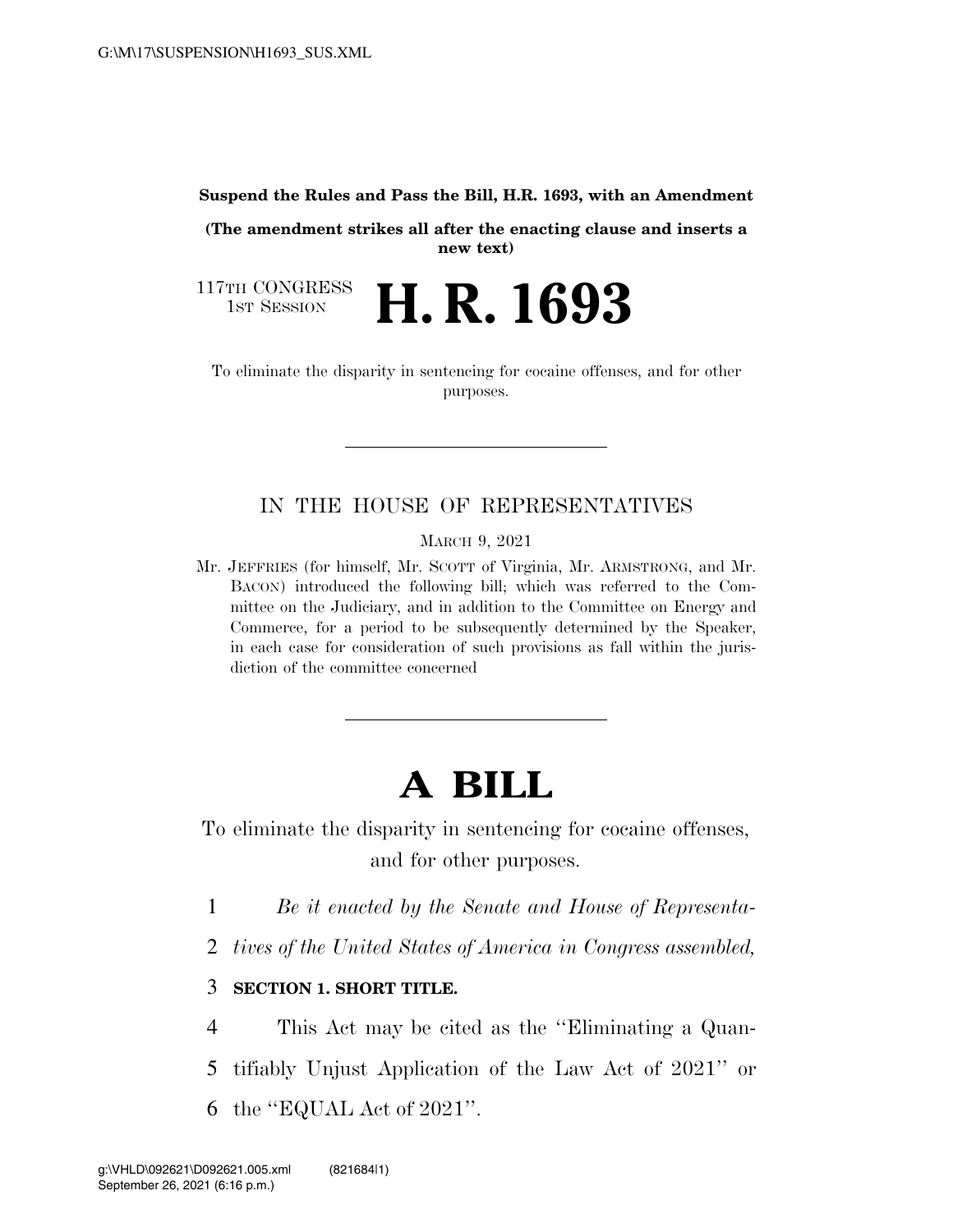| $\mathbf{1}$   | SEC. 2. ELIMINATION OF INCREASED PENALTIES FOR CO-     |
|----------------|--------------------------------------------------------|
| $\overline{2}$ | CAINE OFFENSES WHERE THE COCAINE IN-                   |
| 3              | <b>VOLVED IS COCAINE BASE.</b>                         |
| $\overline{4}$ | (a) CONTROLLED SUBSTANCES ACT.—The following           |
| 5              | provisions of the Controlled Substances Act (21 U.S.C. |
| 6              | 801 et seq.) are repealed:                             |
| 7              | (1) Clause (iii) of section $401(b)(1)(A)$ (21)        |
| 8              | U.S.C. $841(b)(1)(A)$ .                                |
| 9              | (2) Clause (iii) of section $401(b)(1)(B)$ (21)        |
| 10             | U.S.C. $841(b)(1)(B)$ .                                |
| 11             | (b) CONTROLLED SUBSTANCES IMPORT AND EXPORT            |
| 12             | ACT.—The following provisions of the Controlled Sub-   |
| 13             | stances Import and Export Act (21 U.S.C. 951 et seq.)  |
| 14             | are repealed:                                          |
| 15             | (1) Subparagraph (C) of section $1010(b)(1)$ (21)      |
| 16             | U.S.C. $960(b)(1)$ ).                                  |
| 17             | (2) Subparagraph (C) of section $1010(b)(2)$ (21)      |
| 18             | U.S.C. $960(b)(2)$ ).                                  |
| 19             | (c) APPLICABILITY TO PENDING AND PAST CASES.—          |
| 20             | (1) PENDING CASES.—This section, and the               |
| 21             | amendments made by this section, shall apply to any    |
| 22             | sentence imposed after the date of enactment of this   |
| 23             | Act, regardless of when the offense was committed.     |
| 24             | $(2)$ Past cases.—                                     |
| 25             | $(A)$ In GENERAL.—In the case of a defend-             |
| 26             | ant who, on or before the date of enactment of         |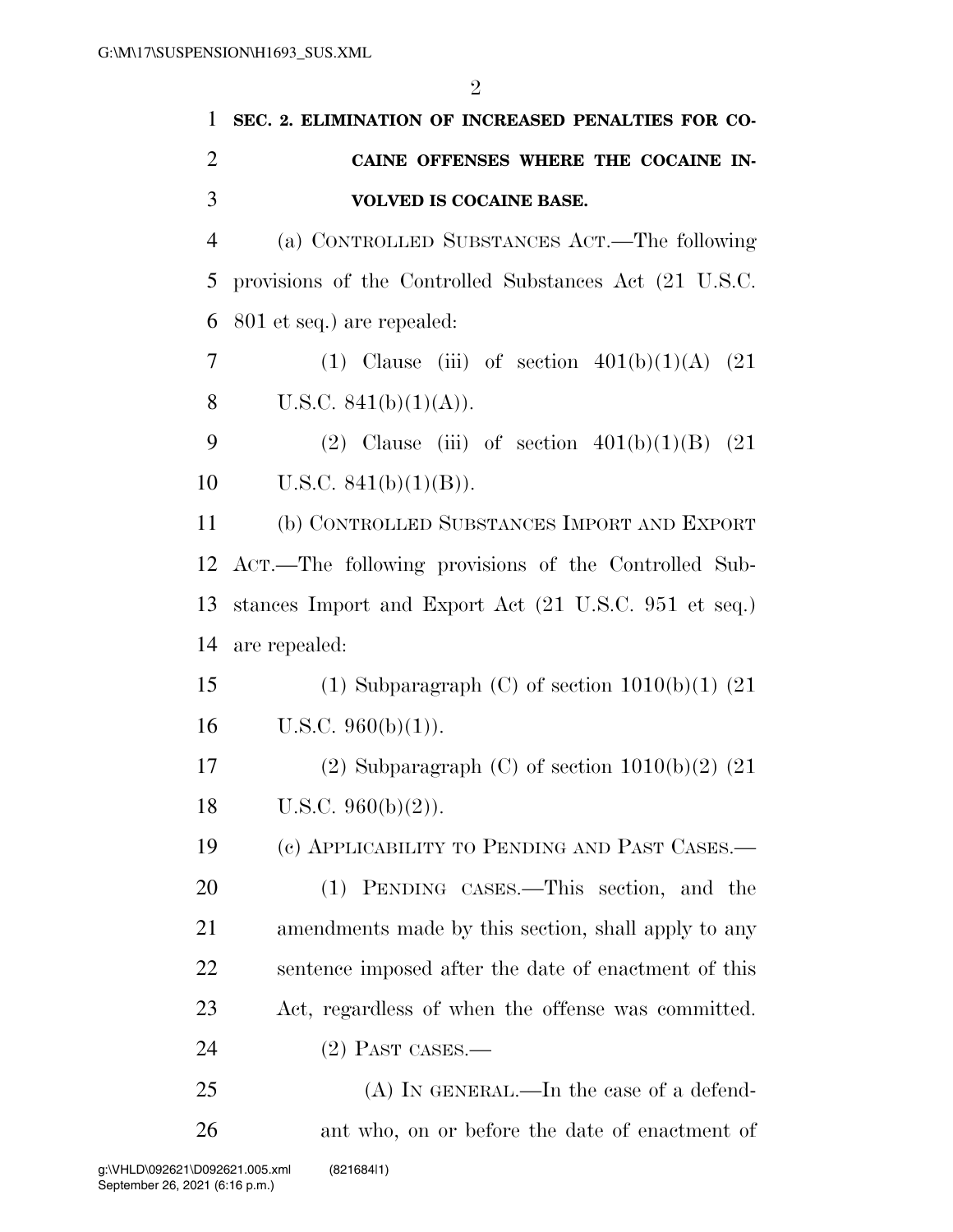| $\mathbf{1}$   | this Act, was sentenced for a Federal offense     |
|----------------|---------------------------------------------------|
| $\overline{2}$ | described in subparagraph $(B)$ , the sentencing  |
| 3              | court may, on motion of the defendant, the Bu-    |
| $\overline{4}$ | reau of Prisons, the attorney for the Govern-     |
| 5              | ment, or on its own motion, impose a reduced      |
| 6              | sentence after considering the factors set forth  |
| 7              | in section $3553(a)$ of title 18, United States   |
| 8              | Code.                                             |
| 9              | (B) FEDERAL OFFENSE DESCRIBED.- A                 |
| 10             | Federal offense described in this subparagraph    |
| 11             | is an offense that involves cocaine base that is  |
| 12             | an offense under one of the following:            |
| 13             | (i) Section 401 of the Controlled Sub-            |
| 14             | stances Act (21 U.S.C. 841).                      |
| 15             | (ii) Section 1010 of the Controlled               |
| 16             | Substances Import and Export Act (21)             |
| 17             | U.S.C. 960).                                      |
| 18             | (iii) Section $404(a)$ of the Controlled          |
| 19             | Substances Act $(21 \text{ U.S.C. } 844(a))$ .    |
| 20             | (iv) Any other Federal criminal of-               |
| 21             | fense, the conduct or penalties for which         |
| 22             | were established by reference to a provision      |
| 23             | described in clause $(i)$ , $(ii)$ , or $(iii)$ . |
| 24             | (C) DEFENDANT NOT REQUIRED TO BE                  |
| 25             | PRESENT.—Notwithstanding Rule 43 of<br>the        |